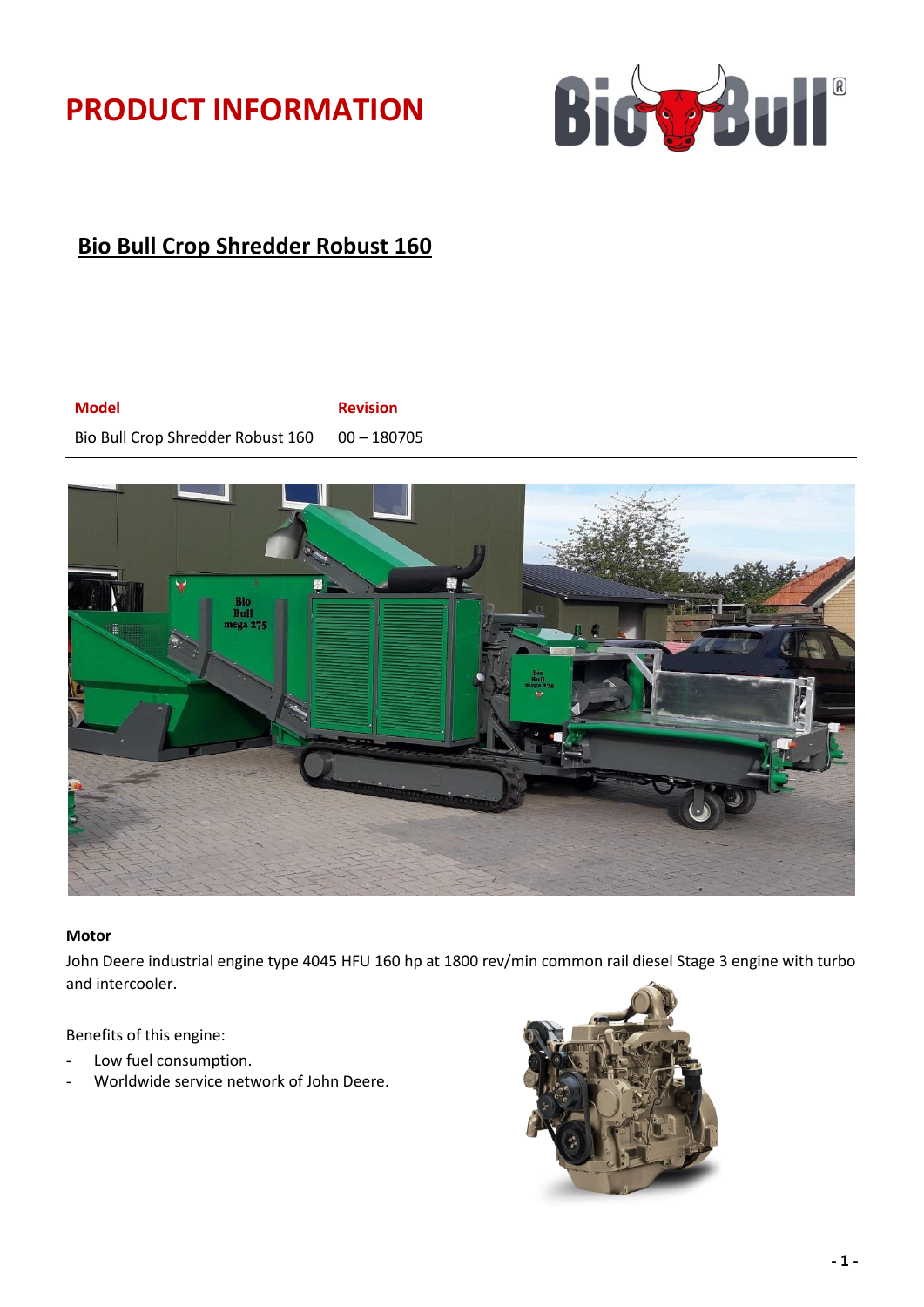

## **Operator/driving force**

Hydraulic drive of conveyor and cloth roll. The machine is equipped with **2** LS pumps operating in separate systems. These pumps are assembled directly on the gearbox of the engine.

Benefits:

- 2 pumps prevent unwanted speed differences when you are entering, cloth rolling and emptying the bulk hopper at the same time.
- Directly driven pumps ensure a compact construction and no maintenance costs.
- Danfoss hydraulic control valves for proper and smooth operation of the machine.

### **Infeed table**

Importation table with on both sides a roll-up unit for cloth up to 200 meters. High ridges on the elevator belt will rise up for the good upwards conveying of the product. Guided strings left and right ensure always straight running of the tires.



### **Chopper-unit with input unit**

Chopper unit 600 mm, with V-blades which have a grinding attachment.

The cutting reel will be activated by means of an electric-hydraulic clutch. Outfeed of the crop goes through a conveyor with PVC conveyor belt which is adjustable in height.

Benefits:

- Robust cutting chamber and importation unit for a long service life.
- Low maintenance and repairs.
- Spare parts of the cage and importation unit available almost everywhere in the world.
- Sustainability already proven in maize and grass choppers.